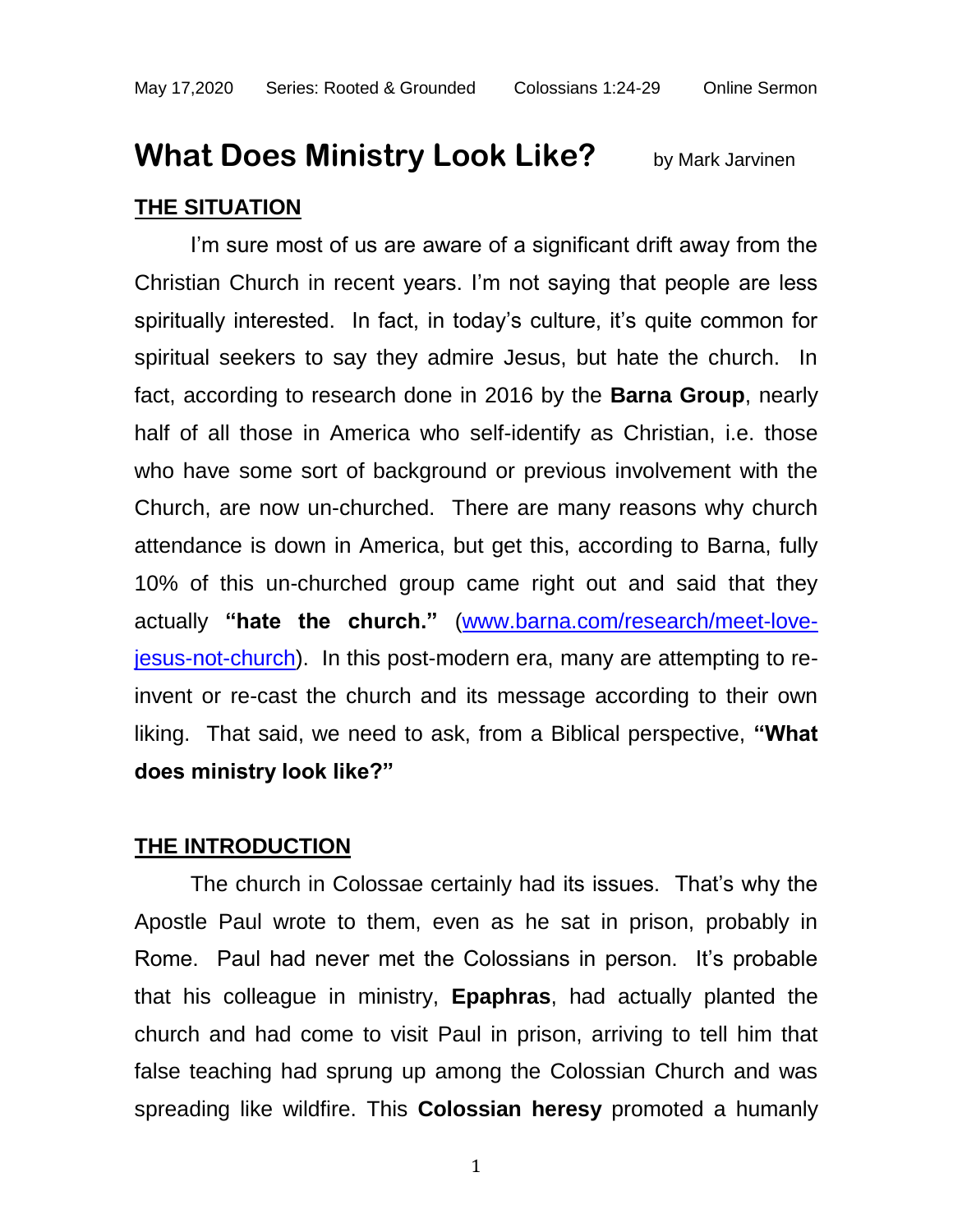based, secret wisdom and self-made religion that emphasized rule keeping, ceremonial traditions,(observing certain festivals and holy days) and self-denial (following strict dietary regulations and codes of disciplined behaviors, as the way by which to tame fleshly desires and create the illusion of holiness and spiritual progress. This striving toward self-improvement had become its own kind of idolatry in Colossae. It bred a kind of spiritual caste system in which those who had attained the highest level of secret knowledge or wisdom, and had achieved the highest degree of self-denial, were among the spiritual elite and worthy of great honor. There was certainly an element of truth that these elitists found appealing in Christianity, with its emphasis on being presented before God as **"perfect"** or **"mature"** in the faith **(v. 28).** Our series theme after all is entitled **"Rooted and Grounded."** But Paul sensed that there was something off-kilter about the false teachers' understanding of "maturity" and the nature of ministry. They seemed more interested in promoting their own glory rather than Christ's glory. Paul knew that their emphases led to a dead end street – impossible to attain through self-effort. Christians were among **"the perfect"** not by their own works, but by the work of God's grace through the death and resurrection of Christ, which is sufficient both for salvation and our daily walk of faith. Thus, in today's text, **Paul introduces himself** to the Colossian Church, while at the same time **refuting the instigators of the Colossian Heresy**, by describing the nature of the Christan ministry, not as **Elitism**, but as **Servanthood** .

## **I. IT'S A MINISTRY OF SUFFERING (v. 24)**

*"Now I rejoice in what was suffered for you, and I fill up in my flesh what is still lacking in regard to Christ's afflictions, for the sake of his body, which is the church.*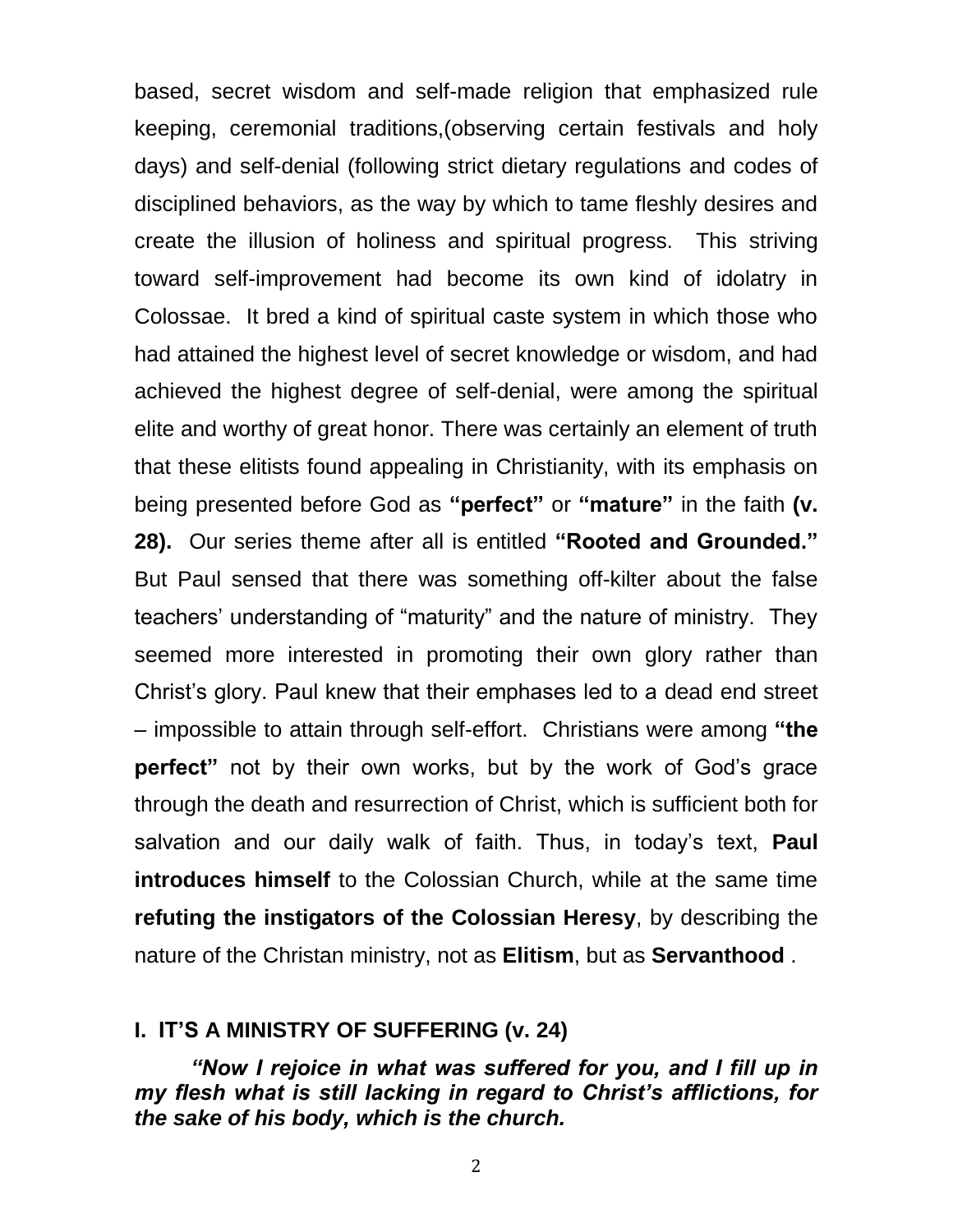Over the centuries, this verse has given rise to a certain amount of dispute, which we will see. However, Paul makes clear that he has endured sufferings in his ministry, but his sufferings were for a purpose, the benefit of the Colossian congregation, and therefore, they were a source of joy for him. **For Paul, there is no thought of elitism, which seemed to be the case with the false teachers.** The supremacy of Christ was so central for Paul, that he found a sense of joy in enduring hardship for the sake of others. Notice that when Paul was called by God to be an apostle, his thought was not **"What's in it for me?" "What am I going to get out of it?"** Rather, by his life, we can see the question for Paul was **"What will God allow me to put into this ministry?"** There's something incredibly validating about the ministry of someone who is willing to suffer for the sake of others.

**John Piper,** former pastor of Bethlehem Baptist in Minneapolis, in one of his sermons, shared a story first told by **J. Oswald Sanders,** about an **indigenous missionary** (a missionary to his own country) who walked barefoot from village to village preaching the gospel in **India.** His hardships were many. After a long day of many miles and much discouragement, he came to a village and tried to speak the gospel, but was soundly rejected and driven out of the village. Dejected and exhausted, he laid down under the first tree he could find as he left the village and fell asleep. When he awoke, people were hovering over him. The whole village had gathered around him to hear him speak. The chief of the village explained to him that they came to look at him while he slept, and saw his **blistered feet**. It was then they realized that he must be a holy man and it was evil of them to reject him. **They were sorry and now wanted to hear the message that**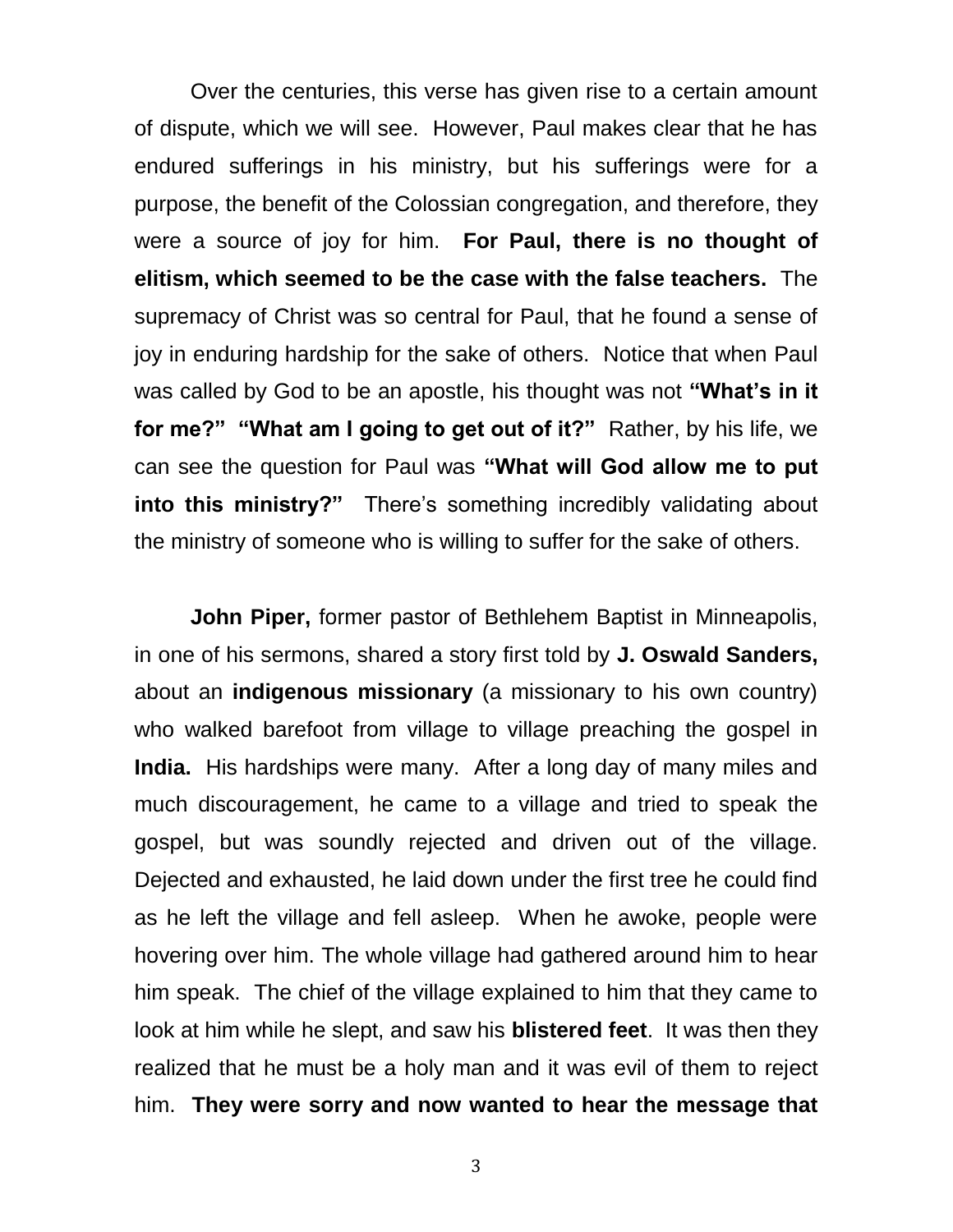**he was willing to suffer so much to bring them.** Piper concluded the story by saying, **"So the evangelist filled up the afflictions of Jesus with his beautiful blistered feet."** (John Piper, Desiring God, 2007).

When Paul writes in **v. 24, "***and I fill up in my flesh what is still lacking in regard to Christ's afflictions,"* we may be sure that "Paul did not regard the death of Jesus as lacking in efficacy to make full atonement for the sins of mankind. That death was complete, once for all and wholly adequate to meet man's need for the forgiveness of sins" (Curtis Vaughan, Expositor's Bible Commentary, Colossians, Vol. 11, p. 190). The word *"afflictions"* used by Paul here is never used in the **NT** to speak of the sufferings of Christ on the cross; only to the tribulations our Lord endured during his life and ministry. In other words, the sufferings that followers of Christ endure in their ministries are simply a continuation of the afflictions and persecutions Christ endured up to his death on the cross.

This leads to a second aspect of the nature of Paul's Ministry …

## **II. IT'S A MINISTRY OF PROCLAMATION (vv. 25-29)**

*<sup>25</sup> I have become its (the church's) servant by the commission God gave me to present to you the word of God in its fullness— <sup>26</sup> the mystery that has been kept hidden for ages and generations, but is now disclosed to the Lord's people. <sup>27</sup> To them God has chosen to make known among the Gentiles the glorious riches of this mystery, which is Christ in you, the hope of glory. <sup>28</sup> He is the one we proclaim, admonishing and teaching everyone with all wisdom, so that we may present everyone fully mature in Christ. <sup>29</sup> To this end I strenuously contend with all the energy Christ so powerfully works in me.*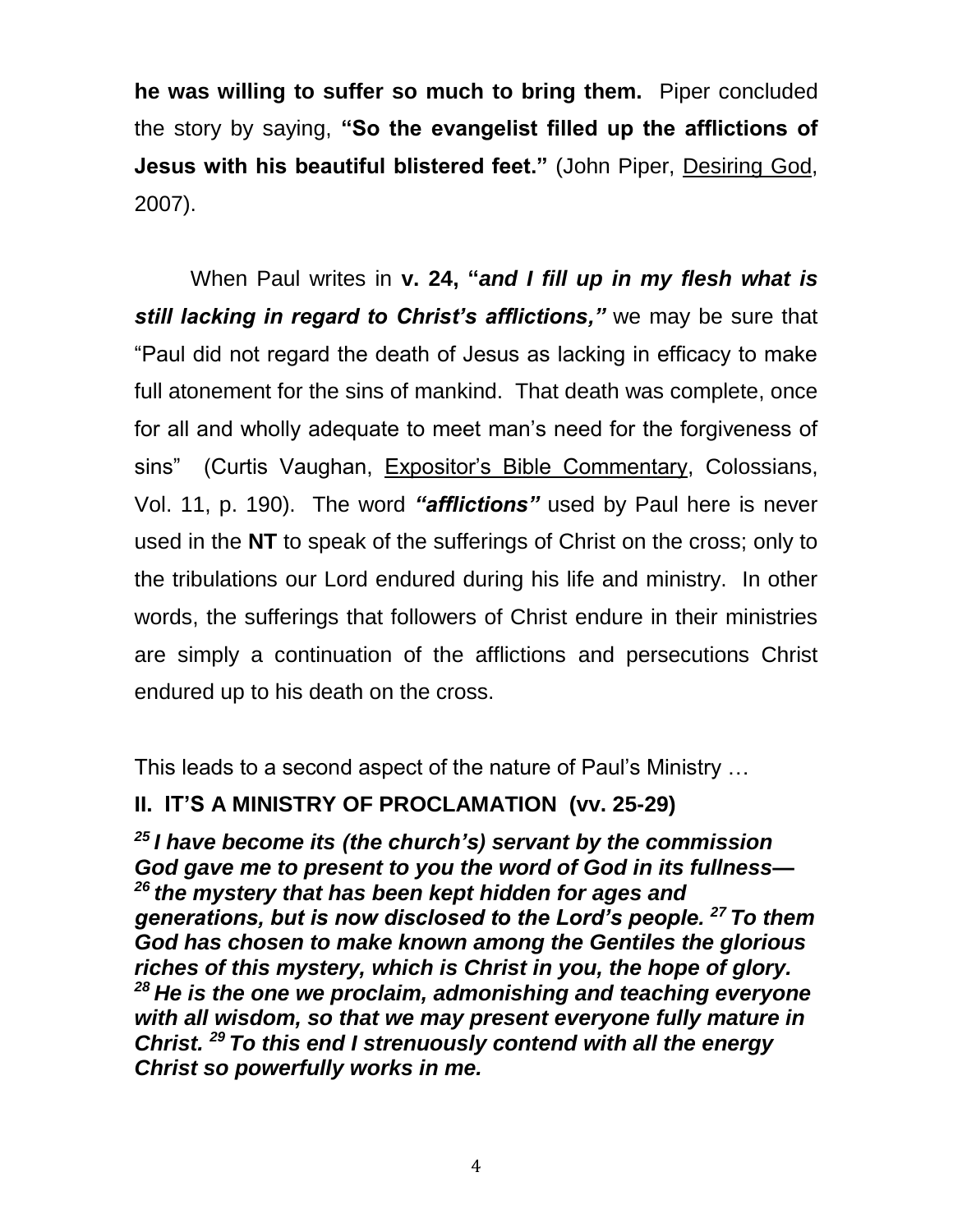In **v. 25,** we learn that Paul had become a servant of the church, not as a volunteer, but by a call from God, a commission, or an appointment. All Christians receive gifts of the Spirit to use for the building up of the church, but there is something of a special mandate from God in Paul's call into ministry, which was to *"present … the word of God in its fullness."* This call to servanthood, in this case the call to preach the word in it's fullness, is to make clear **the true nature of the gospel** as God's provision for the rescue of sinners intended for all people, which is not only a joy, but a duty, a high privilege and a sacred trust.

In **verses 26-27** Paul uses the term *"mystery"* to specify the more generalized term *"the word of God"* he uses in **v. 25**. By the term *"mystery,"* which the false teachers used to denote a secret form of higher wisdom or knowledge in a more philosophical sense, Paul uses it in the **NT** to mean **"the truth that is undiscoverable except by divine revelation,"** or that which is inspired by the Holy Spirit. Whereas, the false teachers used the term **"mystery"** to denote **"a closed secret,"** a special knowledge for a select few, Paul uses the term as **"an open secret,"** once hidden, but now revealed not only to the Jews, but also to the Gentiles, not in a system of rules and regulations, but as a **living and glorious Person** who is the fulfillment of the deepest hopes of mankind and the source of new life for all people." Paul refers to this revealed truth in **v. 27** as **"Christ in you, the hope of glory." The gospel in a word is Christ, the One who opens the door to eternal life, which is our hope of glory!**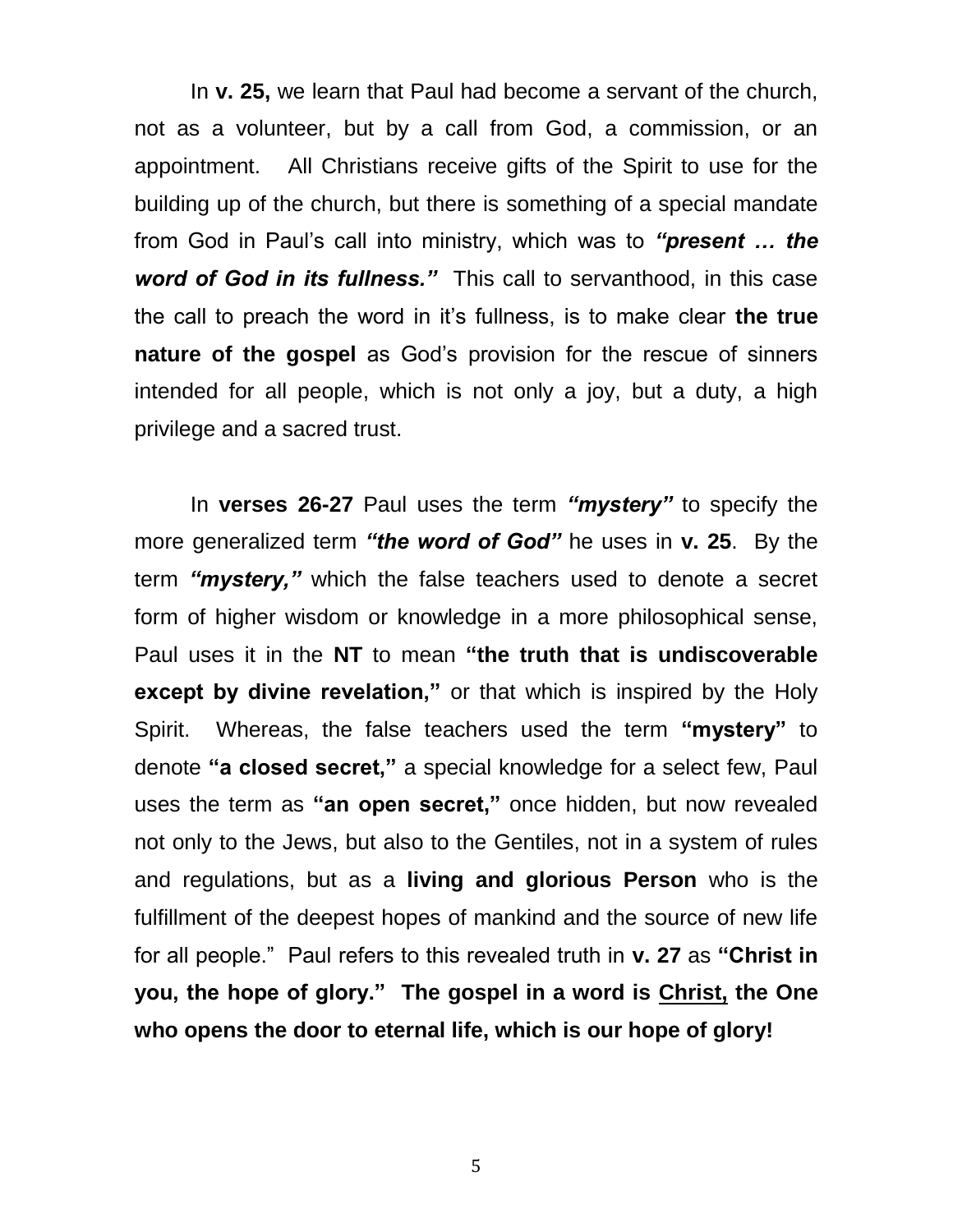Christian speaker and author, **Tony Evans**, illustrates this truth by referring to the ever popular truck commercials we see on television, with their common theme of the ability of the truck to pull something, like a boat, up a hill. We quickly realize after our attention is first grabbed by the beautiful boat, that it is just along for the ride. The power for the tow is located under the hood of the truck. The power is built into the vehicle. The boat can't do a thing on its own, it has to be hooked up to the truck. **The power for your Christian life is not in you. The power for your Christian life is Christ under the hood;** it's Christ in you, the hope of glory **(Tony Evans, book of illustrations, Moody Press, 2009).**

Sadly, we often try to place our hope in our own temporal glory, what we can do to make ourselves look good in the eyes of others, to bolster our own egos. We still struggle with this because of the battle between the **flesh** (the old nature that is still capable of rearing its ugly head) and the **Spirit** (the new nature marked by the indwelling presence of the Holy Spirit). This battle is part of the **maturing process** in Christian living. All believers, with boots on the ground, experience this battle on a daily basis. **Having said this, I want you to pay very close attention to what I am about to say.** This daily struggle is made more difficult than it needs to be when we **AVOID THE GOSPEL. What do you mean, Pastor Mark?** The gospel is the old, old story of Jesus and His love. It's the message of salvation. I don't avoid the gospel, I LOVE the gospel. Yes, that's true. We do love the gospel, especially the part about the forgiveness of sins. However, if you're at all like me, we, in our weakness, often find it all too easy to forget the breadth of the gospel's implications. I so easily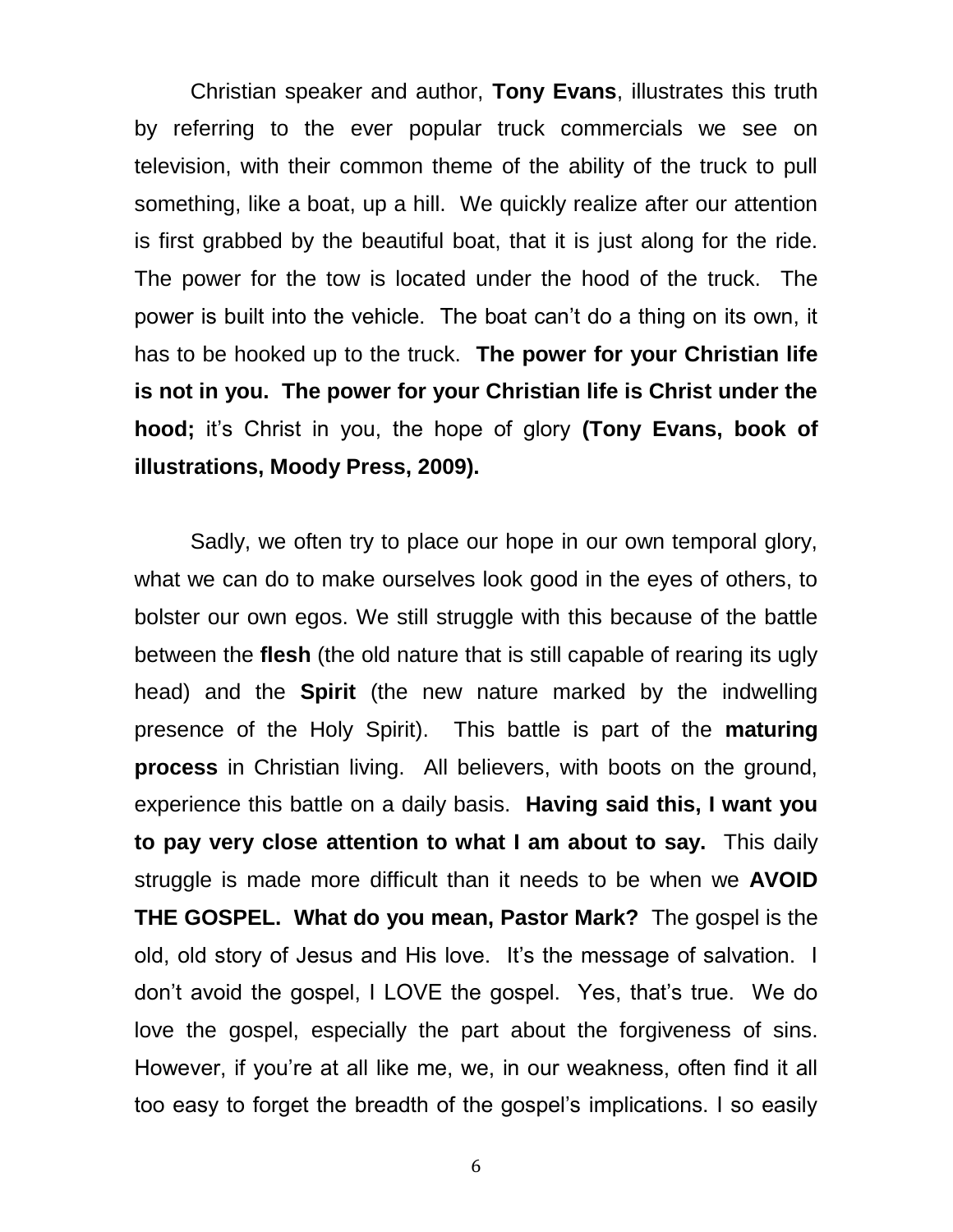slip into a pattern in which life becomes all about building my own little kingdom, complete with my own standards, regulations, goals, and preferences, where my deepest concerns are about me and what I want. It's subtle. I become preoccupied with my own strengths, achievements, and attainments (or the lack thereof).

An example of this took place in my life a few years ago, when a new acquaintance and I met, and he found out I'm a pastor. Newly retired, his successful career had involved opening new HyVee grocery stores all across the Midwest. He asked me a simple question – *"So how big is your congregation?"* My old nature often gets hooked by this question, especially when coming from people who have been obviously "successful" in their own right. The fact is, in my 40 year pastoral career, I've never served a large congregation, nor have I planted any new churches. My ego tells me that I, therefore, haven't been a very "successful," pastor. I wonder if I'm the only pastor who has ever thought this way? **Now, let me ask you this – "Was I hearing this question with gospel ears or ears more attuned to the law?"** I think the answer to this question is fairly obvious, don't you? What was I doing? I was making the size of the congregations I've served all about me. **I sometimes couch my answer in a way that won't be as big a blow to my pride. But in a subtle way, I'm avoiding the gospel as a Christian.** You see, the gospel isn't only the message that saves us initially. It's also the message we as Christians live by. It's the message by which we're rooted and built up in the faith.